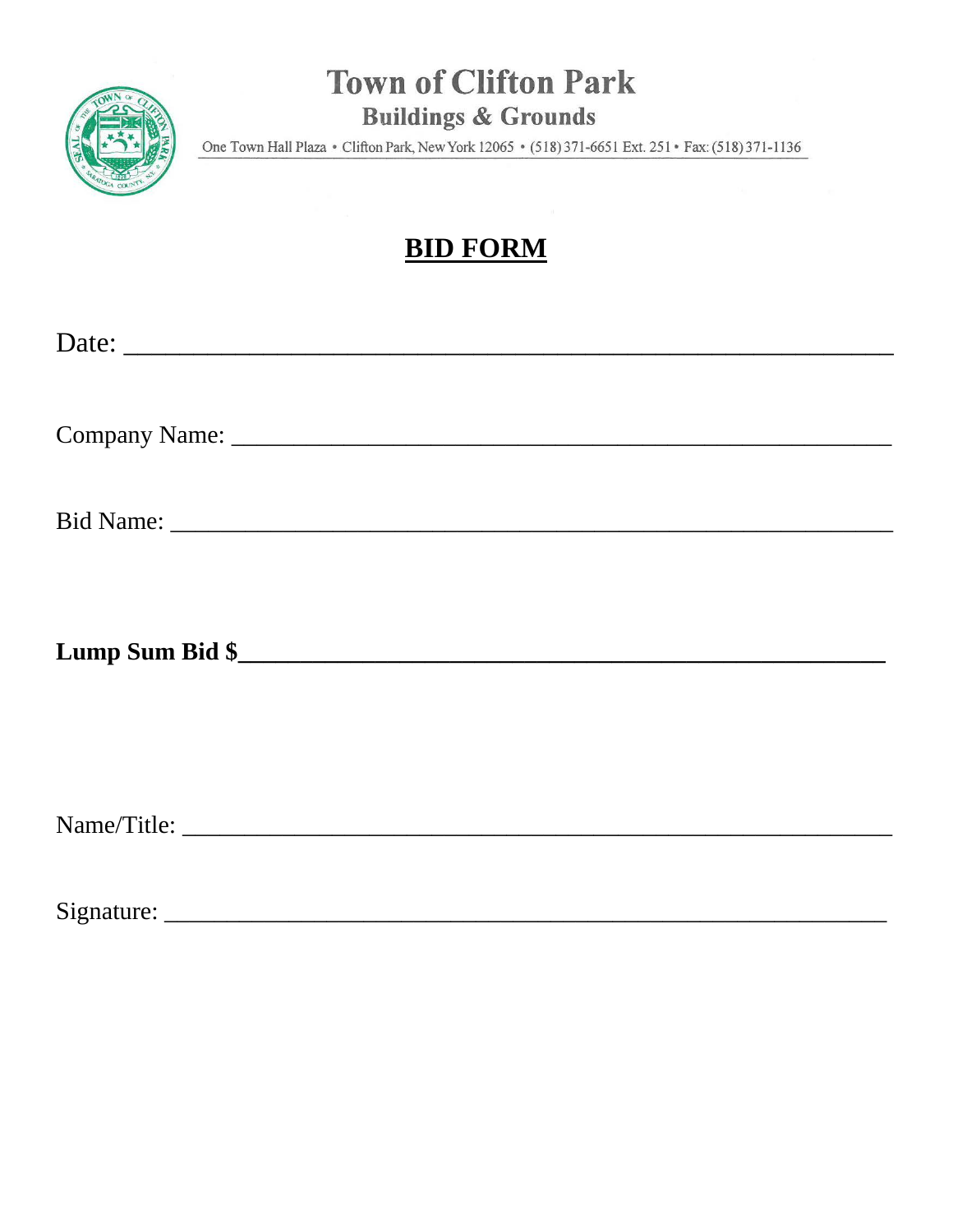## **Town of Clifton Park Buildings & Grounds**



One Town Hall Plaza • Clifton Park, New York 12065 • (518) 371-6651 Ext. 251 • Fax: (518) 371-1136

The Town of Clifton Park, through the Buildings & Grounds Department, seeks sealed bids from qualified entities for sealing and striping the Clifton Common located off Vischer Ferry Road, Clifton Park, NY 12065.

Scope of work is as follows but not limited to:

Clean existing pavement of all dirt and debris.

Furnish and apply Seal Coat on approximately 289,000 square feet of existing pavement, every parking lot and roadway in the Clifton Common.

Clean all existing major cracks,  $\pm$  6,500 LF, and fill with hot rubberized asphalt prior to placing sealer.

Furnish and apply one (1) coat of Action Pave RT sealer or equivalent.

Furnish and apply latex paint pavement markings to match existing.

The Town would prefer the work to be done the last 2 weeks of August. Low bidder will be required to coordinate all scheduling with the Buildings & Grounds Department. 518-371-6651 extension 251.

Dispose of all waste properly.

Please use attached bid form.

Sealed bids must be received at the Town Clerk's Office at One Town Hall Plaza, Clifton Park, NY 12065, by 2:00 PM on Wednesday, July 20, 2022, at which time bids will be publicly opened. Please identify your bid as "Common seal and stripe ".

The Town requires proof of Liability Insurance with One Million Dollars naming the Town as an additional insured, as well as appropriate Workers Compensation Insurance and automobile insurance.

Prevailing wage rate as described by New York State must be paid. The Town of Clifton Park reserves the right to reject any and all bids.